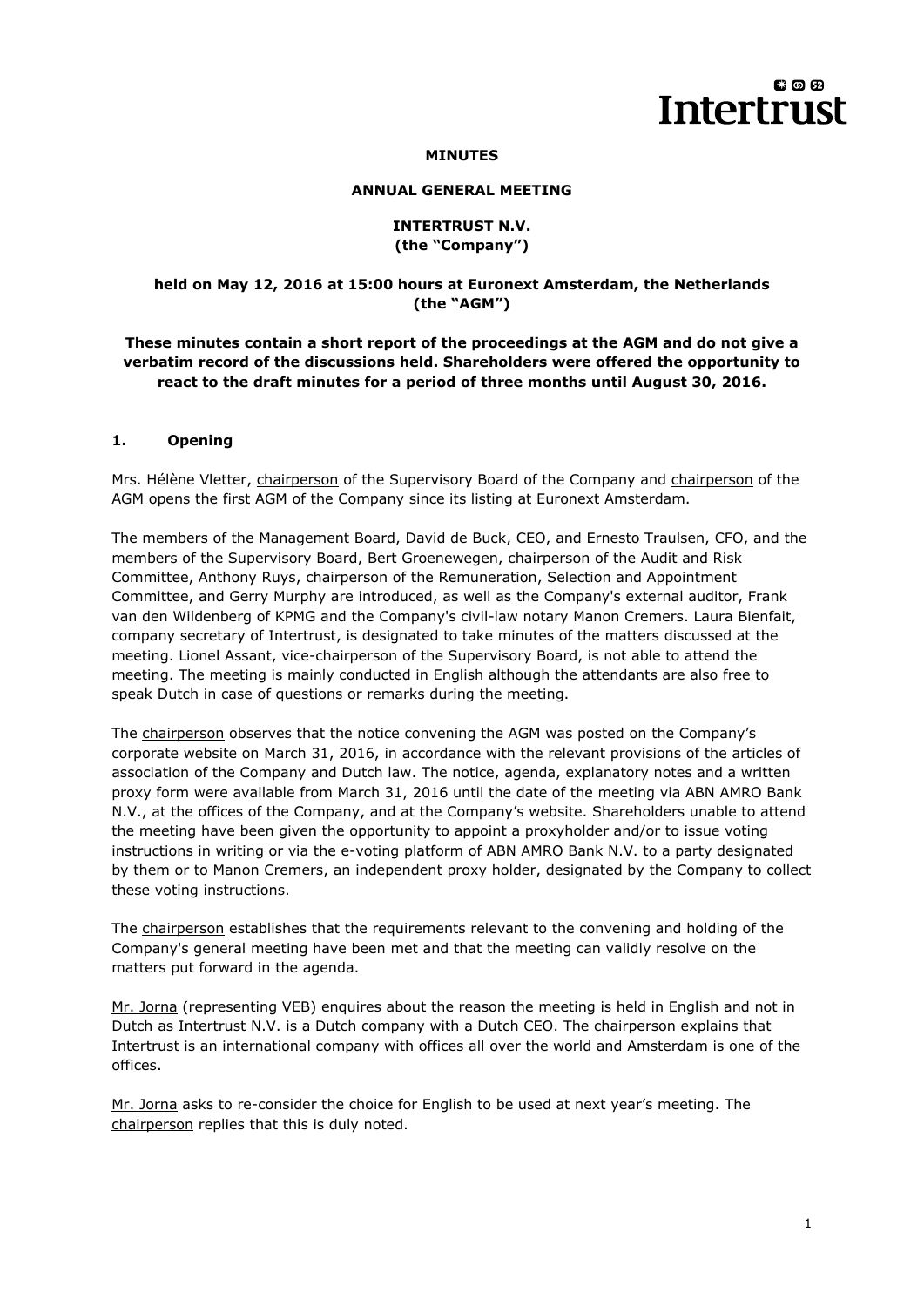# 00 Q **Intertrust**

## **2. Report of the Management Board 2015**

David de Buck and Ernesto Traulsen give an explanation on Intertrust's business, highlights and financial performance in 2015 as reflected in the Annual Report 2015 on the basis of presentations shown at the meeting.

The chairperson invites those present to raise any matters they would like to discuss in relation to the Annual Report 2015.

Mr. Jorna enquires about the precise activities of Intertrust and then summarises his understanding of those activities. David de Buck explains that Intertrust assists clients in doing business internationally by providing a number of legal, administrative and financial services and further emphasises that Intertrust does not co-operate in setting up structures whereby the ultimate owner cannot be identified.

Mr. Jorna further enquires about the 'Panama Papers' and how this will affect the growth of Intertrust. David de Buck replies that Intertrust is confident about the growth of the industry and the development of Intertrust's margins.

Mr. Jorna then enquires about the compliance procedure maintained by Intertrust and how this procedure is followed. David de Buck gives a brief outline of the procedure followed which includes a detailed check who the client is, the source of the assets of the client and the intentions the client has with the requested services. If there is a deficiency in any of this, the client will not be accepted.

Mr. Jorna further asks how Intertrust through its 'buy and build' strategy can prevent that those clients Intertrust does not want enter the client base. David de Buck responds that thorough financial, compliance, tax and risk management due diligence is done as part of the acquisition including review of sample client files on location.

Mr. Jorna asks if 'pay for performance' does not trigger staff to be less stringent in the acceptance procedures. David de Buck responds that he considers the 'pay for performance' system a good system, on average giving a bonus entitlement of zero to four months' salary, which entitlement does not lead to perverse incentives. In addition, the Group Head of Compliance ultimately decides on the acceptance of a client and not the business line itself.

Mr. Jorna further asks about the protection of the system against hacking and cybercrime. David de Buck responds that Intertrust indeed takes this very seriously and has taken appropriate measures and investments to prevent this as much as possible. He emphasises that regular penetration tests are performed by experienced but befriended hackers and improvements are made. Mr. Jorna suggests Intertrust to divide the client base into compartments in order to avoid that hackers acquire the total client base in one attempt. David de Buck replies that Intertrust has various layers of protection in place but that he does not want to further disclose how this is precisely done.

Mr. Jorna then enquires about the Cayman Island competition and the outflow of clients. David de Buck responds that the outflow of clients is materially in line with predictions.

Mr. Jorna enquires about the expected margins for the Nordics as a result of the CorpNordic integration. David de Buck answers that Intertrust expects a total amount of €900k in synergies which will increase the margin; tracking of separate margins of the CorpNordic business is however not possible as this business is integrated in our existing activities in the Nordics.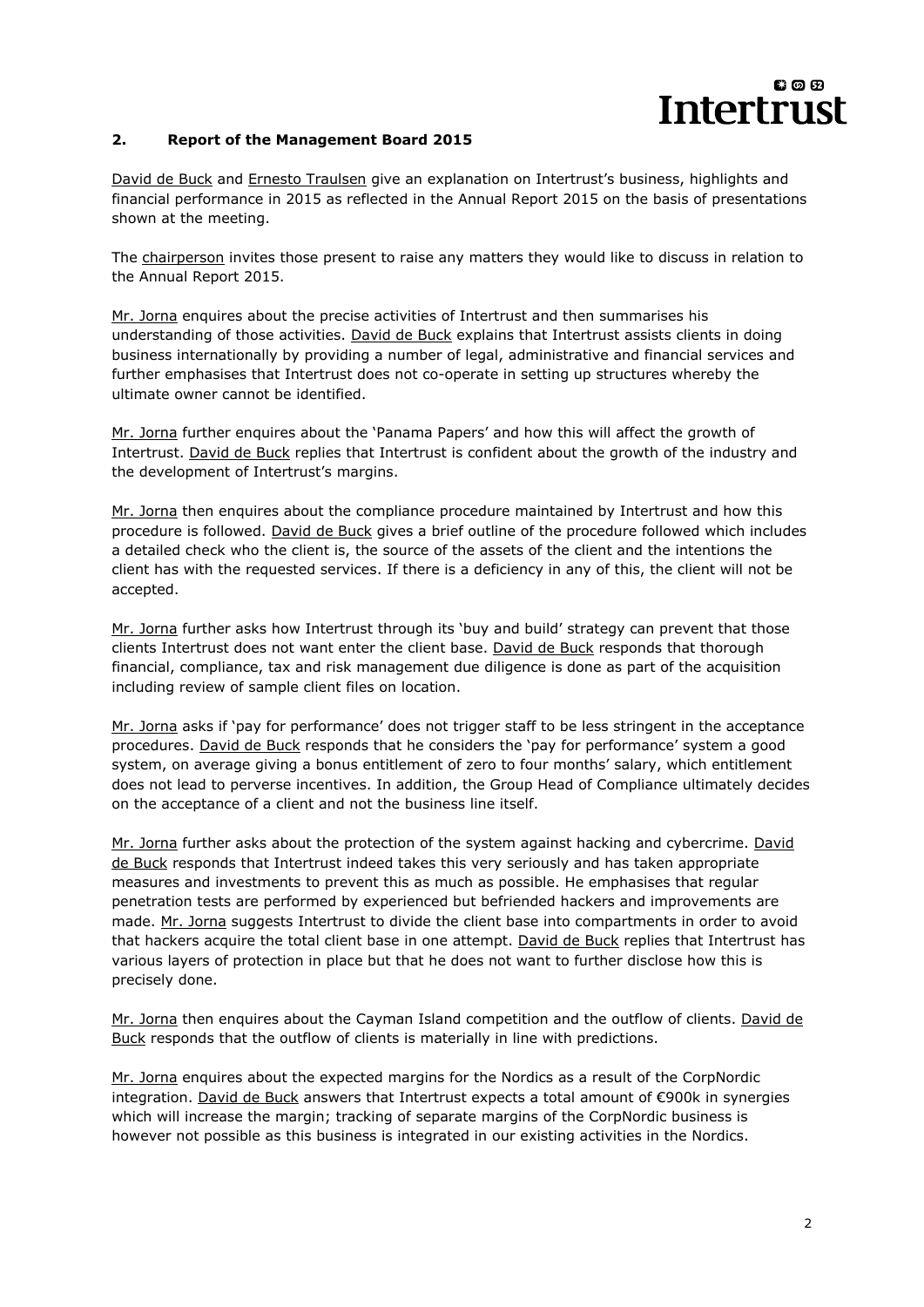Mr. Jorna then asks about the leverage ratio of 3.1x at the end of 2015 and whether this gives  $\blacksquare$ enough comfort to do an acquisition? Ernesto Traulsen responds that at the end of Q1 the leverage ratio is at 2.75x. The strong cash generation of the group allows the group to delever, which provides headroom to support Intertrust's M&A activity and pay our dividend.

# **3. Implementation remuneration policy during 2015**

The chairperson mentions that the implementation of the remuneration policy as well as the remuneration report including a description of the remuneration for the Company's Management Board members in 2015 are described on pages 63 through 67 in the Annual Report. The chairperson further explains that the remuneration policy is designed to balance short-term operational performance with the long-term objectives of Intertrust and value creation for its shareholders.

The chairperson invites the attendees of the meeting to raise any questions in relation to this agenda item.

There are no further questions. The chairperson proceeds to the next agenda item.

# **4. Annual Accounts 2015**

# **4a. Adoption of the Annual Accounts 2015**

The chairperson mentions that the annual accounts have been audited by KPMG and that the auditor's statement can be found on page 165 of the Annual Report.

Frank van den Wildenberg, KPMG partner and external auditor of Intertrust, gives a short presentation on the process, materiality (both quantitative and qualitative) and key audit matters of the audit performed by him and his audit team on the company- and consolidated financial statements of the Company as reflected in the unqualified audit opinion included in the Annual Report on pages 165 to 171.

Mr. Jorna asks whether in the materiality any misstatements were noticed. Frank van den Wildenberg responds there was one non-material misstatement above €150k.

Mr. Jorna then asks if KPMG found any commissions paid to third parties/intermediaries for services rendered. Frank van den Wildenberg responds that KPMG did pay attention to this in their risk analysis.

Mr. Jorna enquires whether integrity has been looked at in the audit, what the tone at the top is and which procedures are in place. Frank van den Wildenberg responds that in the risk analysis integrity has been taken into account but that this has not been specifically reported on. Mr. Jorna responds that integrity should have been a specific reporting topic.

Mr. Jorna asks whether any recommendations were made to the Audit and Risk Committee. Frank van den Wildenberg answers that recommendations were made in the management letter addressed to the Supervisory Board which is an internal document. The chairperson continues that the recommendations in the management letter were not significant enough that disclosure was required.

The chairperson observes that there are no further questions and that all documents and matters relating to the Annual Report and the financial statements 2015 have been discussed. The chairperson puts the proposal to adopt the Annual Accounts for 2015 to the vote.

 $00D$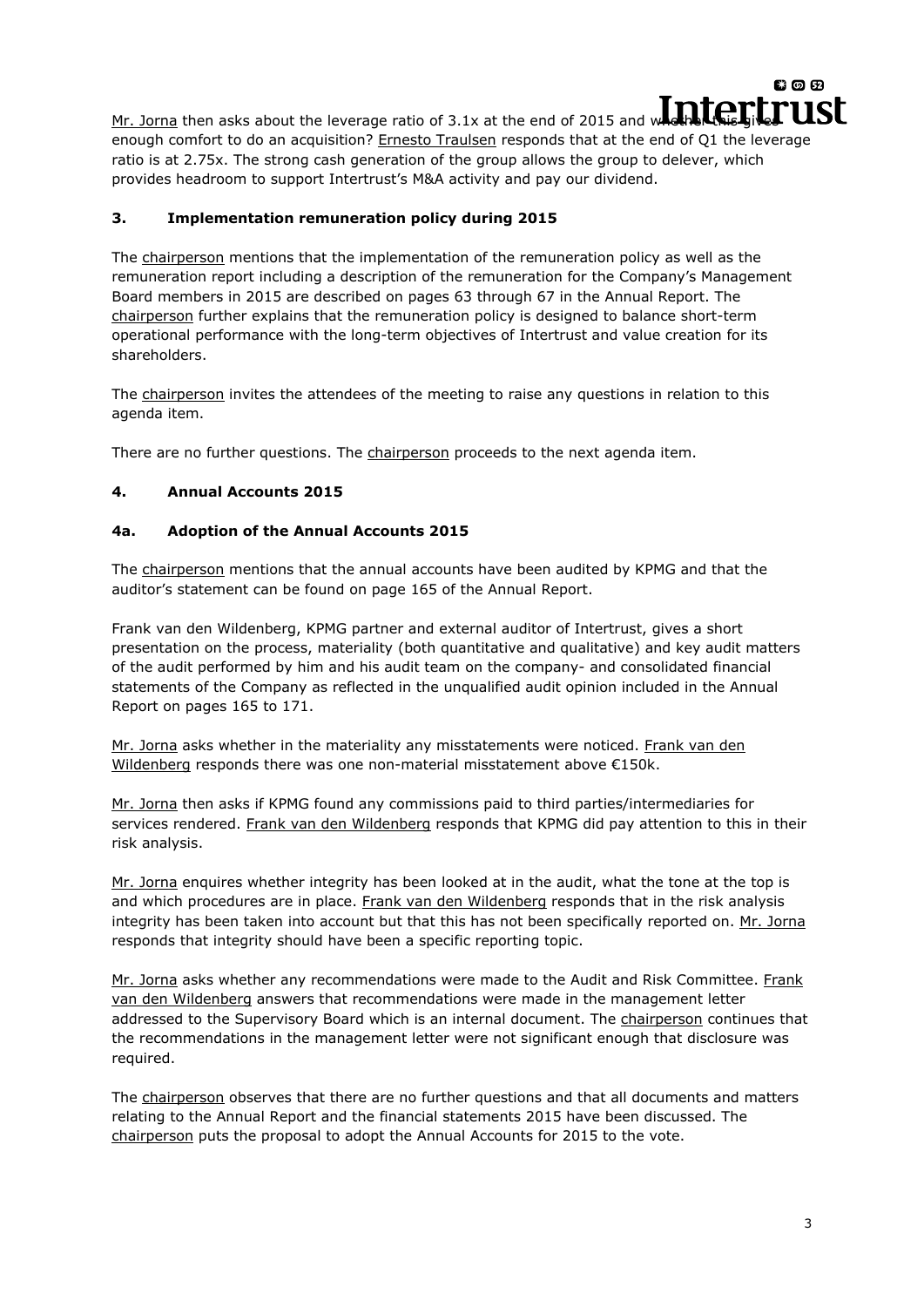The chairperson reports that, based on the attendance and registration list, there are  $\Gamma$ shareholders present or represented in the meeting, representing a total of 71,584,124 votes. This equals 83.99% of the issued capital.

The chairperson establishes that the Annual Accounts 2015 as included in the Annual Report are adopted by the General Meeting with 71,434,825 votes in favour, 0 votes against and 149,299 abstentions.

# **4b. Discussion on the dividend policy**

The chairperson explains that Intertrust intends to pay dividends that are in line with its mediumto long term financial performance and targets, and to therefore increase dividends per share over time. Intertrust intends to pay a dividend in the range of 40% to 50% of the adjusted net income in the relevant fiscal year, paid in semi-annual instalments. The first interim payment is expected in Q4 2016 for the year ending December 31, 2016.

The chairperson invites the attendees to pose any questions in relation to the dividend policy. There are no further questions. The chairperson proceeds to the next agenda item.

# **5. Discharge members of the Management Board**

The chairperson notes that it is proposed to grant discharge to each member of the Management Board in office in 2015 for his functioning throughout the financial year 2015, to the extent this is reflected in the Annual Report, including the financial statements and/or to the extent that this has been made public at the General Meeting.

There are no questions raised in this respect. The chairperson puts the proposal to the vote.

The chairperson establishes that the proposal to discharge the members of the Management Board for the performance of their duties in 2015 is adopted by the General Meeting with 71,403,147 votes in favour, 53,291 against and 127,686 abstentions.

## **6. Discharge members of the Supervisory Board**

The chairperson notes that it is proposed to grant discharge to each member of the Supervisory Board in office in 2015 for his functioning throughout the financial year 2015, to the extent this is reflected in the Annual Report, including the financial statements and/or to the extent that this has been made public at the General Meeting.

There are no questions raised in this respect. The chairperson puts the proposal to the vote.

The chairperson establishes that the proposal to discharge the members of the Supervisory Board for the performance of their duties in 2015 is adopted by the General Meeting with 71,403,147 votes in favour, 53,291 against and 127,686 abstentions.

## **7. Appointment of the external auditor**

The chairperson comments that in accordance with article 26 paragraph 3 of the articles of association of the Company, the General Meeting shall appoint an external auditor to conduct an audit of the financial statements. It is proposed to grant the audit of the financial statements for 2016 to KPMG.

As there are no questions raised, the chairperson puts agenda item 7 to the vote.

 $00D$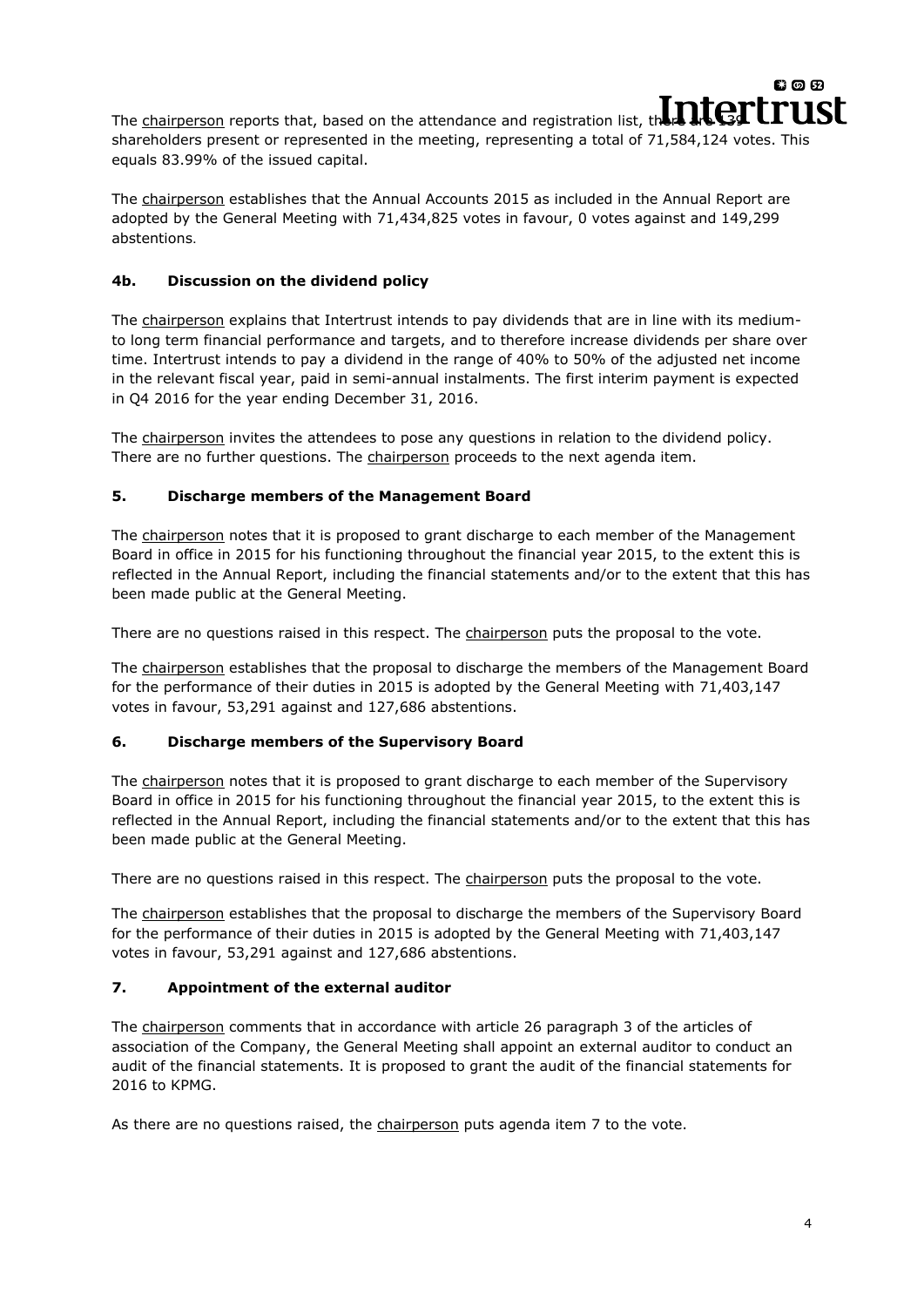The chairperson establishes that the proposal to grant the audit of the financial statements  $\Gamma$  USL 2016 to KPMG is adopted by the Carrier of the statement of the financial statements of the statement of the statement o 2016 to KPMG is adopted by the General Meeting with 71,411,837 votes in favour, 35,363 against and 136,924 abstentions.

# **8. Designation of the Management Board**

The chairperson explains that it is proposed to extend the current authority of the Management Board to issue shares and/or grant rights to acquire shares and to restrict or exclude the preemptive rights in relation thereto, in both instances subject to the approval of the Supervisory Board and for a period of 18 months until November 12, 2017, up to a maximum of 10% of the number of issued shares at the time of issue or grant, plus an additional 10% of the outstanding share capital, at the time of issue or grant, if the issue or the grant takes place in view of a merger or acquisition.

These proposals are put to the vote separately.

There are no questions in relation to these proposals.

## **8a. Designation of the Management Board as the body authorised to issue shares and/or to grant rights to subscribe for shares**

The chairperson puts agenda item 8a. for the designation of the Management Board as the corporate body authorised, subject to the prior approval of the Supervisory Board, to issue shares and/or grant rights to subscribe for shares, to the vote.

The chairperson establishes that the General Meeting has designated the Management Board as the corporate body authorised to issue shares and/or to grant rights to subscribe for shares with 68,427,459 votes in favour, 3,095,804 votes against and 60,861 abstentions.

## **8b. Designation of the Management Board as the body authorised to limit or exclude the pre-emptive rights**

The chairperson puts agenda item 8b. to the vote.

On the basis of the votes cast, the chairperson establishes that the General Meeting has designated the Management Board as the corporate body authorised to limit or exclude the preemptive rights in respect of the issue of shares or the granting of rights to subscribe for shares pursuant to the authorisation given under agenda item 8a. with 68,415,404 votes in favour, 3,082,692 votes against and 86,028 abstentions.

## **9. Authorisation of the Management Board to repurchase shares**

The chairperson explains that in accordance with article 7.1 of the articles of association, the Company may acquire fully paid-up shares in the Company's capital for consideration, subject to authorisation of the General Meeting and after approval of the Supervisory Board. The chairperson continues that it is proposed to extend the authorisation of the Management Board to acquire shares in the capital of the Company against the price and in the manner described in the explanatory notes to the agenda up to a maximum of 10% of the issued share capital for a period of 18 months, until November 12, 2017.

There are no questions raised and the chairperson puts the proposal set forth in agenda item 9 to the vote.

The chairperson establishes that there are 71,359,932 votes cast in favour, 201,904 votes are cast against and that there are 22,288 abstentions and concludes that the General Meeting has

**800**